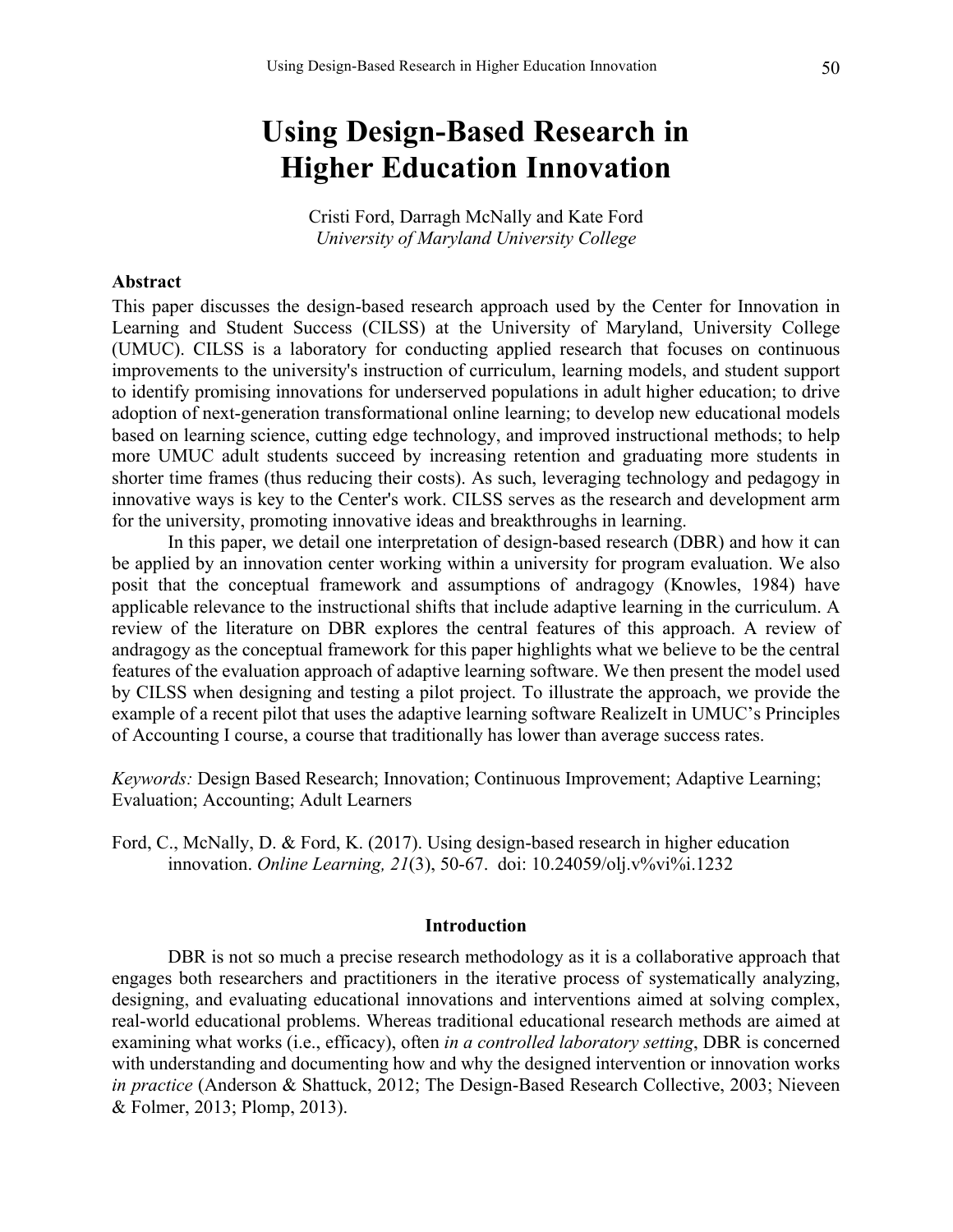## **Literature Review**

# **Central Features of DBR**

DBR is frequently described in the literature as being pragmatic, interventionist, and collaborative. Similar to action research, DBR involves problem identification, assessment, and analysis in an applied educational setting, along with the implementation and evaluation of some type of change or intervention to address a problem. Although action research and DBR are grounded by theoretical and empirical evidence, they also privilege practical evidence, knowledge, and solutions (Anderson & Shattuck, 2012; Lewis, 2015; McKenney & Reeves, 2014; Plomp, 2013). Where these two methods typically diverge is around the premium placed on collaboration. Both Anderson and Shattuck's and Plomp's work have asserted that action research is typically performed by teaching professionals with the goal of improving their own practice rather than as a collaborative partnership with a research and design team.

Starting with the initial assessment of the problem and the specific context in which it occurs and continuing throughout the iterative design, implementation, and evaluation process, DBR relies on the collaboration of a multidisciplinary team comprised of researchers, practitioners, subject matter experts, designers, and others, including administrators, trainers, or technologists, whose expertise may be crucial to the project (McKenney & Reeves, 2014). DBR also draws from multiple theories to inform design, as illustrated by the Carnegie Foundation's Pathway program. The design was informed by theories related to student engagement, mathematics learning, learning strategies, and non-cognitive learning factors, including perseverance and growth mindsets (Russell, Jackson, Krumm, & Frank, 2013).

DBR is an iterative approach involving multiple cycles of design and in-situ testing of the design. The knowledge generated during each phase of the DBR process is used to refine the design and implementation of the intervention, which is why DBR is also considered adaptive (Anderson & Shattuck, 2012; McKenney & Reeves, 2014). This differentiates DBR from other types of educational research (Bannan, 2013), which typically involve a single cycle of data collection and analysis focused on producing knowledge.

Implementing and evaluating a high-fidelity representation of an intervention in-situ can involve a substantial commitment of funding, time, and resources. Effective planning and the use of low-fidelity rapid prototyping during the early stages of a DBR project enable the team to test their assumptions and quickly reject bad designs or to modify the design prior to implementation or summative evaluation of the intervention's effectiveness (Easterday, Rees Lewis, & Gerber, 2014).

For practitioners, administrators, and policymakers, the contextual relevance of the intervention is just as important as the methodological rigor and efficacy (Fishman, Penuel, Allen, Cheng, & Sabelli, 2013). DBR integrates design research, evaluation research, and validation research. Consequently, a variety of quantitative and qualitative research methods and design techniques are required to develop, test, and refine an intervention while generating knowledge and design principles that address the relationship between teaching, learning, and context variables (Anderson & Shattuck, 2012; Bannan, 2013; Reimann, 2016).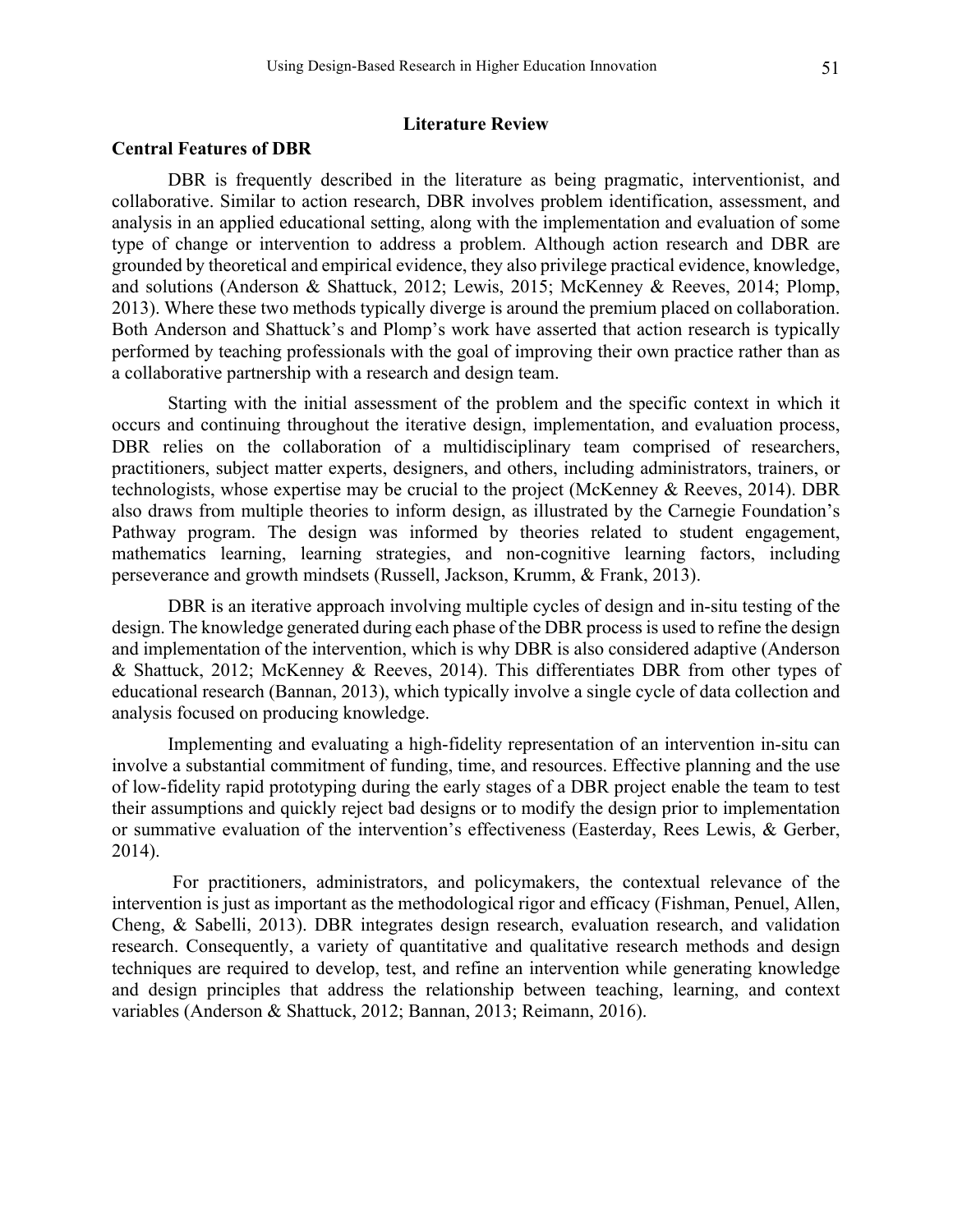### **Challenges Associated with DBR**

It is beneficial to first consider and classify the object of research to determine whether DBR is the right approach. For example, Kelly (2013) indicated that design research may not be cost-effective for simple or closed problems. DBR may be more effective in cases in which previous solutions or interventions failed or the specifics of the problem require assessment, clarification, and solution design. According to Kelly, DBR is indicated when one or more of the following conditions are present:

- When the content knowledge to be learned is new or [is] being discovered even by the experts.
- When how to teach the content is unclear: pedagogical content knowledge is poor.
- When the instructional materials are poor or not available.
- When the teachers' knowledge and skills are unsatisfactory.
- When the educational researchers' knowledge of the content and instructional strategies or instructional materials are poor.
- When complex societal, policy or political factors may negatively affect progress (p. 138).

DBR entails multiple cycles of design and implementation refinements that can span multiple semesters or even years, during which collaborative partnerships, resources, and funding may be constrained or overtaken by competing priorities (Anderson & Shattuck, 2012; The Design-Based Research Collective, 2003). DBR considers not just design efficacy but also the conditions that impact the effectiveness of implementation in practice. Yet without a plan for actively managing project scope during these iterations, the DBR team runs the risk of gold plating an intervention to account for every possible permutation in the implementation environment or pursuing additional incremental improvements that exceed the purpose, goals, and requirements of the project. Criteria must be established to guide decision-making about whether or when to abandon, adapt, or expand a design (Dede, 2004). Generally, CILSS abandons a pilot project when outcomes appear harmful to students, for example, by harming learning outcomes or grades. An iteration with mixed results is usually not cause to abandon the project; rather, it is an opportunity to refine and repeat the iteration before moving on to the next stage of the pilot.

At UMUC we have created our own process flow and iteration process. CILSS generally plans on three to five iterations, beginning with one section and scaling up to a full randomized control trial (RCT) with all sections in a given term. CILSS uses a multi-method approach, including interviews, focus groups, surveys, and analytics. Ultimately, any research project culminates with randomized control trial, testing the effect of an intervention that has been developed over several iterations.

## **Addressing Implementation at Scale**

Implementation at scale requires greater consideration of the extent to which the intervention may interact or conflict with other variables in the learning environment, including existing policies, curriculum, assessment methods, and instructor willingness and ability to implement the intervention or change (Lewis, 2015). Interventions that worked in controlled settings or on a small scale have often failed as they are scaled up, due to variations and adaptations at the system and classroom levels (Fishman, Penuel, Allen, Cheng, & Sabelli, 2013; Penuel, Fishman, Cheng, & Sabelli, 2011). These issues can be addressed by DBR. As an extension of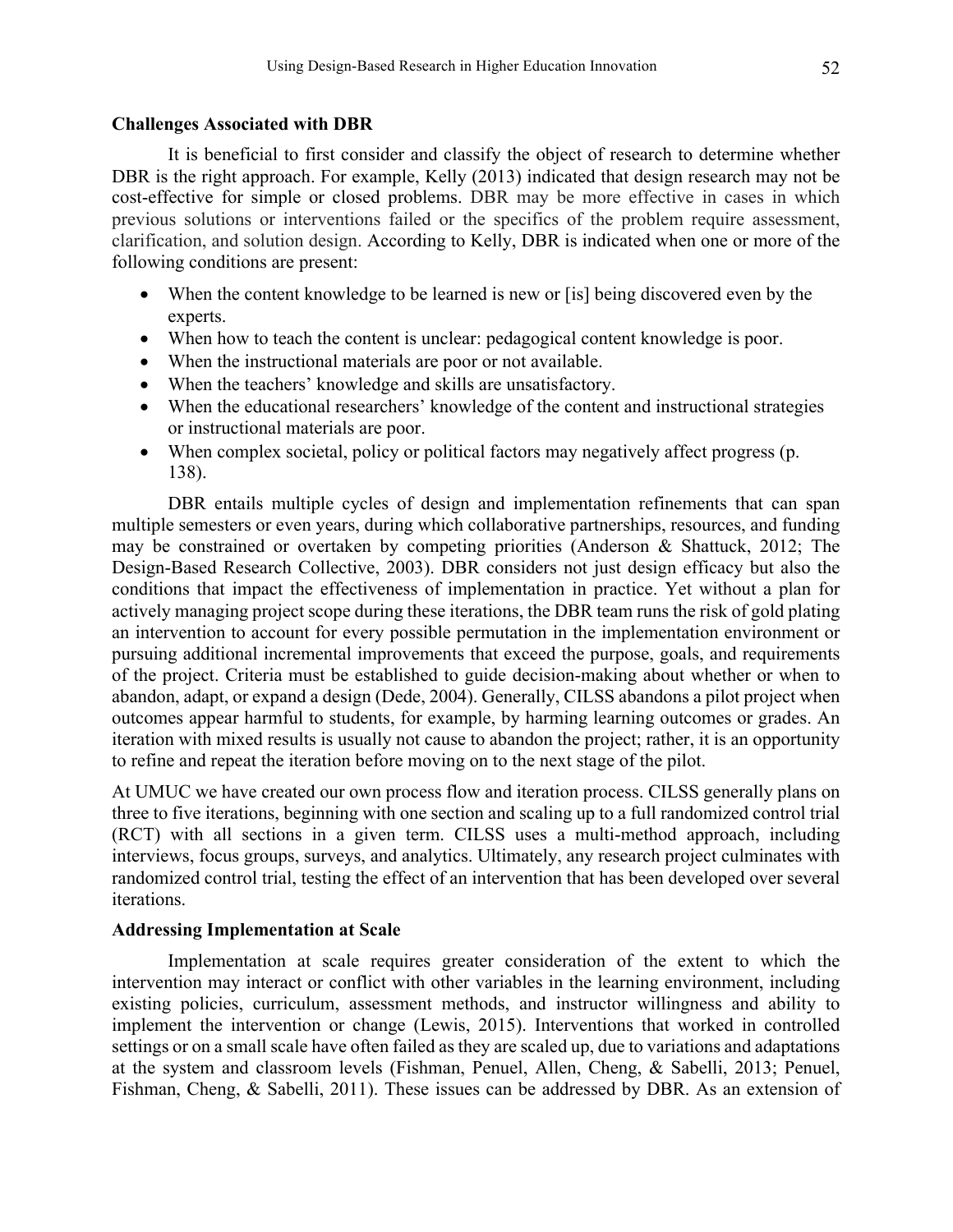DBR, Design-Based Implementation Research (DBIR) is focused on building organizational or system capacity for implementing, scaling, and sustaining educational innovations. DBIR's research focus extends to the identification and design of organizational routines and processes that support collaborative design and productive adaptation of core design principles across settings (Fishman et al., 2013; Penuel et al., 2011).

#### **Conceptual Framework: Andragogy**

Andragogy encompasses a set of core assumptions about adult learners intended to inform the design and delivery of adult education (Knowles, Holton, & Swanson, 2014). These assumptions should be viewed along a pedagogical-andragogical continuum to the extent that an adult learner may differ from a child learner. According to McAuliffe, Hargreaves, Winter, and Chadwick (2009), andragogical learning design draws from theories of transaction, which focus on the context-dependent and pragmatic needs of learners.

Andragogy is a learner-centric process model. Underlying andragogy's process model is a competency model associated with a level of performance. The competency model is designed to reflect the values and learning expectations of the learner, faculty, the institution and society. An adult learner originating from previous learning environments that emphasized passive, teacher-centric learning approaches will likely require additional real-time help in developing his or her ability to engage effectively as self-directed learners (Blondy, 2007; Cercone, 2008; Knowles, 1973; Merriam, 2001).

At UMUC, performing learner and contextual analyses based on andragogical assumptions help inform the development of these competency models and the corresponding instructional design and planning at a macro-level. However, DBR is concerned with addressing persistent problems of practice. Therefore, we must also consider the variances course instructors may encounter in each learner's self-directedness, preparedness, and motivation. Knowles recognized, both conceptually and practically, that an adaptive, flexible approach was needed to address the variability of individual adult learner needs and behavior across learning situations and contexts (Holton et al., 2001). Through diagnostic experiences, self-assessment, and the immediacy and accuracy of feedback, self-directed adult learners can also monitor their own learning and development against the underlying competency model (Knowles, 1996).

Nonetheless, online asynchronous learning platforms present a challenge in terms of the lag between the revelation of an individual difference or need related to our andragogical assumptions and the individual instructor's ability to adapt the learning process or provide help or guidance in real-time—at the teachable moment. Given Holton et al.'s (2001) assertion that the primary focus of andragogy is on *how* rather than *why* adult learning transactions occur, it is reasonable for administrators, designers, and instructors to question the extent to which embedded andragogy design considerations can be executed reliably in practice at the micro-level of the individual learner and to work collaboratively to develop solutions that support both the instructor and the learner.

Researchers have indicated that learning is improved when we can personalize the learning and adapt for the student's ability by identifying problem areas and addressing them immediately (Murray & Pérez, 2015). While our DBR process is undergirded by andragogy assumptions and principles, our adaptive learning design recognizes individual adult learners' differences at the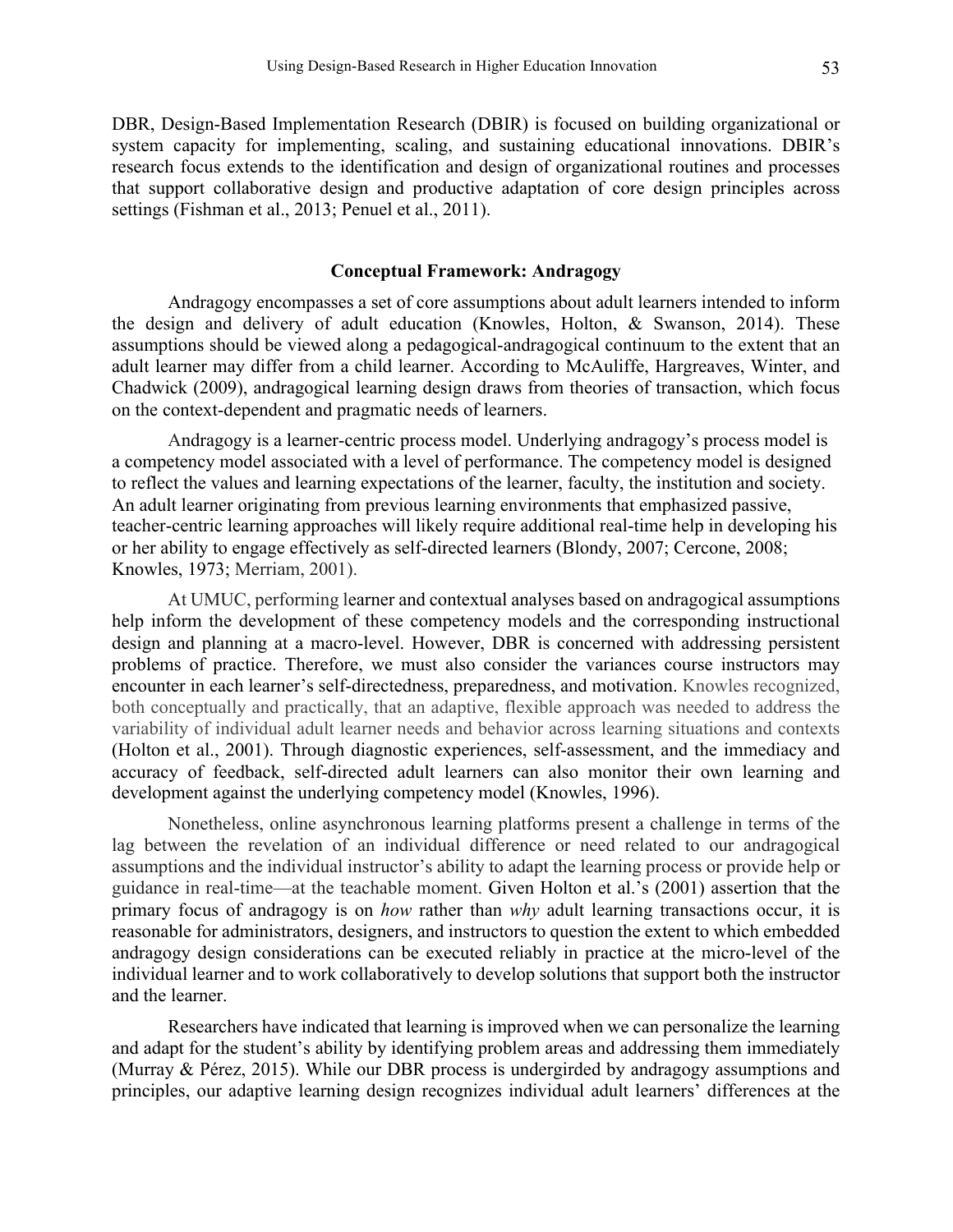learning transaction level to facilitate learning and provide help or guidance when mistakes are made. Among the andragogy process elements specified by Knowles that are reflected in technology-enabled adaptive learning design are diagnosis of learning needs, development of objectives, or more specifically a learning pathway comprised of content and learning activities oriented to learners' specific needs, and the evaluation of learning through the re-diagnosis of learners' needs.

#### **Adaptive Learning at UMUC**

RealizeIt is an adaptive learning software that provides the availability for many learning paths to a final destination—the interaction of which alters the educational environment from a fixed setting to a flexible (adaptive) context. The core elements of adaptive learning include incremental learning; an opportunity for continual feedback for learners given regular assessment, benchmarking, indexing growth; and offers potential advantages over current online learning pedagogical approaches. RealizeIt assumes that students are not forced to learn at the average speed of the class; rather, each student can take the time individually needed to learn. This means that completion can be accomplished in a shorter time for some, while extended time to fill in gaps of learning for others will be needed. Although adaptive courseware has been successful in other institutional contexts, it was imperative for adaptive learning to be tested with the UMUC student population.

#### **The CILSS DBR Model**

## **The Problem Statement and Research Design**

Courses with high enrollment and low success rates (or lower than average success rates) are referred to as Obstacle Courses at UMUC. While the success rates for many of these courses are in fact higher than the national average, the university would, nonetheless, like to see these success rates improve. High enrollment and low success is common nationally for courses, such as Introduction to Accounting, which are required by more than one major but in which students struggle. Implementing RealizeIt was proposed as a possible way to ameliorate the low success rates in several courses. Adaptive courseware has been shown to allow students in an online environment to have their needs assessed individually with data about their abilities being collected in real time. To test whether this is the case, a piloting process that would take place over several terms was designed. This process drew on DBR research to design and iteratively improve courseware for UMUC's Principles of Accounting I to test the effectiveness of this platform (the specific adaptive learning software, with content designed and embedded by UMUC) on course outcomes in the online environment.

#### **The Team**

While CILSS is a research and innovation center, implementing a pilot requires multiple stakeholders to work together—both researchers and practitioners. As UMUC's classes are, for the most part, taught partly or wholly online, the Learning Design and Solutions department (LD&S) is a vital part of any team that aims to test the effectiveness of courseware. UMUC's LD&S is made up of cutting edge designers who are fully engaged in bringing innovation to bear on issues in higher education.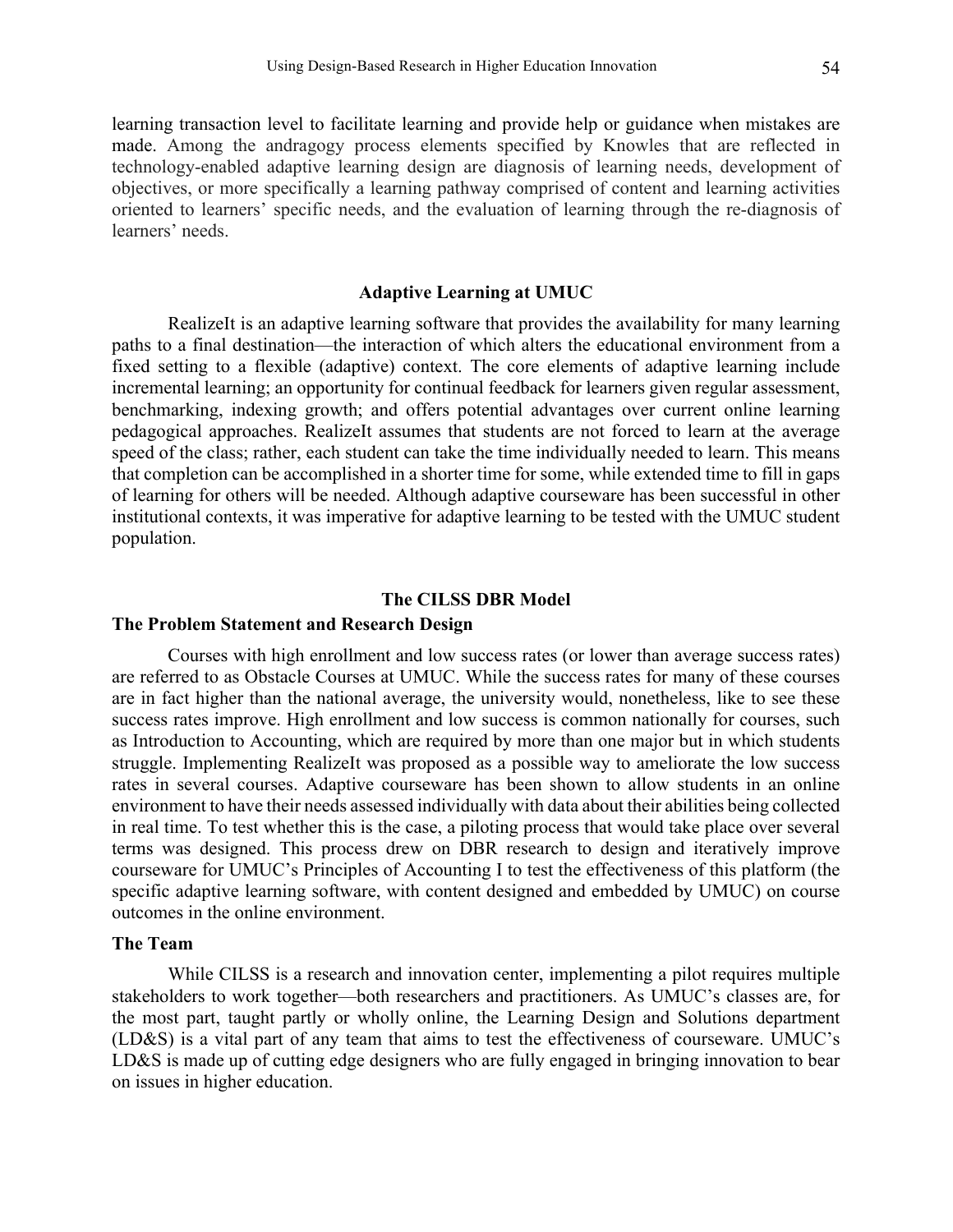The collegiate faculty is fully involved in any piloting within their programs. The accounting department was an essential part of the RealizeIt pilot team. This was especially the case because the existing Principles of Accounting I course needed to be mapped into the RealizeIt system. As well as collegiate faculty, several subject matter experts (SMEs) were also required to validate the mapping of the course and to ensure that the existing syllabus, readings, and other class materials were embedded in RealizeIt as well as possible. It was essential that the process of embedding the course in RealizeIt was done well to ensure that the pilot was testing the effectiveness of the courseware and not held back by issues with material being improperly embedded.

# **The Iterations**

To ensure that students are not harmed by a pilot that does not benefit them and that pilots do not fail in a way that causes harm to the students or the university, several iterations of a pilot are planned in advance. At UMUC there are four separate sessions in an academic term. In the case of using RealizeIt, this meant that the platform was used initially in one course for the entirety of the eight-week session. This allowed the LD&S team and SMEs to test the prototype they created on a smaller unit of analysis and to test how well it worked, highlight any issues, and decide what could be done better in the future. After this had been accomplished, the pilot was expanded to encompass several sections in a semester. Again, problems and challenges were noted so that the platform and any supports could be improved for the next term. Next, the platform was used for several sections of a term, using different instructors. Finally, the platform was used as part of a randomized control trial, in which students (and instructors) were randomly assigned to either a treatment group (a section using the RealizeIt system) or a control group (a section using the traditional platform). Several methods were used to determine what advantages, if any, RealizeIt gave to students.

# **Scaling Up and Knowing When to Stop**

One criticism that has been made of DBR is that because the research process is iterative, it is not clear which iteration is the final iteration (Dede, 2004). Iterations can potentially carry on forever. This may be the case in some settings; however, the final iteration is built into the original research design, and the iterations culminate with a RCT and full intensive evaluation.

The problem of interventions that work well in controlled settings but not when scaled up has received much attention in the education literature (e.g., Duffy & Kirkley 2004; Sternberg et al., 2011). CILSS took several steps to increase the likelihood that results found in the pilot would also be found in the real world. One such step was randomly assigning instructors to teach using the RealizeIt platform. Most instructors had not used RealizeIt before. Although more favorable results may have been more likely using instructors who volunteered to teach using RealizeIt, this would be stacking the deck in favor of positive evaluation results. Instructors who volunteer to teach using RealizeIt may be more comfortable with and enthusiastic about the software than the average instructor, resulting in selection bias.

In keeping with Brunswik's (1956) theory of representative design, we recognize that it is the average instructor who will have to use RealizeIt if it is fully scaled up within the university, and so the results of the pilot evaluation must reflect this. This again highlights the importance of the collegiate faculty being fully invested members of the pilot team: UMUC collegiate faculty appreciate the importance of well-researched innovations and so are as interested as the researchers in representative and robust results.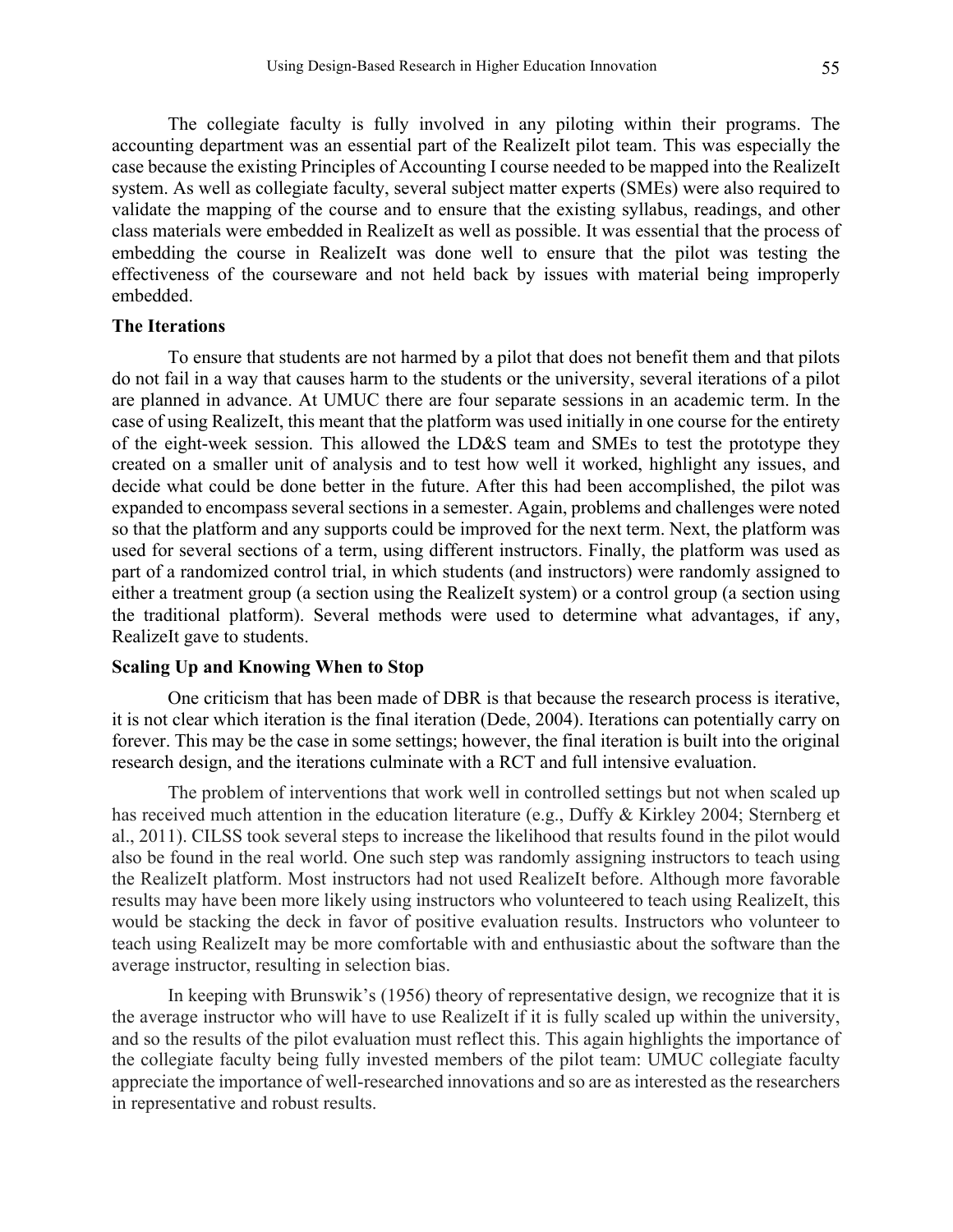As mentioned, the number of iterations is built into the research design from the beginning. Generally, three iterations are required, with the third iteration being a large-scale RCT. The first iteration is usually carried out by a faculty member who in invested in the innovation and may be part of a session/term for one section or the entire session/term for one section. The second iteration addresses any issues uncovered in the first. This iteration is for several sections and lasts the duration of the term/session. The second iteration uses several different instructors for a plurality of viewpoints on how well the intervention works. The third iteration again addresses any issues uncovered during the second and is a full scale RCT in which half the sections in a given term are randomly assigned to treatment (in effect, randomly assigning the instructors also). This allows CILSS to statistically analyze the effect of the intervention on course outcomes and student satisfaction and perceptions.

One or two iterations may be added at any point in the cycle. For example, if the first iteration goes poorly for a reason that can be identified, it may be best to repeat this iteration rather than move to the second stage. If the results of the RCT are mixed or not significant, it is necessary to repeat this iteration before deciding whether to scale up the pilot.

## **The Evaluation**

Although data are collected and analyzed while the pilot is ongoing, the final iteration of the pilot is the most intensive regarding data collection. As final grades alone are often a poor measure of success, data are gathered on student interaction with the platform, student quiz and exam grades, student discussion posts (qualitative and quantitative), and student impressions and experience with the platform. As the final iteration of the pilot is a randomized control trial, the same data are collected for both the treatment and control groups.

# **ACCT 220**

Principles of Accounting I (ACCT 220) is required for several majors at UMUC, including Business and Finance. Like many introductory courses nationally, it typically has a high enrollment and a lower rate of success. UMUC uses data analytics to monitor the performance of such courses that can be obstacles for students. Adaptive learning software has shown to be promising in similar contexts, increasing success rates by creating individual learning paths for students.

ACCT 220 went through four complete iterations of the RealizeIt system (three planned iterations and one supplemental iteration). The first iteration was in Spring 2016. RealizeIt software was used for one pilot section in a fully online section for all eight weeks, the entire length of the course with selected faculty who were engaged in building the pilot. The instructor in this first iteration was not randomly assigned. She was a faculty member who was a member of the pilot team. In future iterations, the instructors would be randomized to better judge how the project would perform at scale.

## **Iteration 1 Results**

Results were analyzed to test whether RealizeIt had an effect on course success rates and final grades. Data from UMUC's data warehouse allowed us to control for variables that might have an effect on outcomes of interest, such as age, cumulative credits, and course success rate. The analysis showed a significant positive effect on course success rates (the likelihood of a student achieving a final grade of C or higher). The analysis also showed a significant positive effect on grade. The average grade was 2.6 for students in the control sections and 3.0 for those in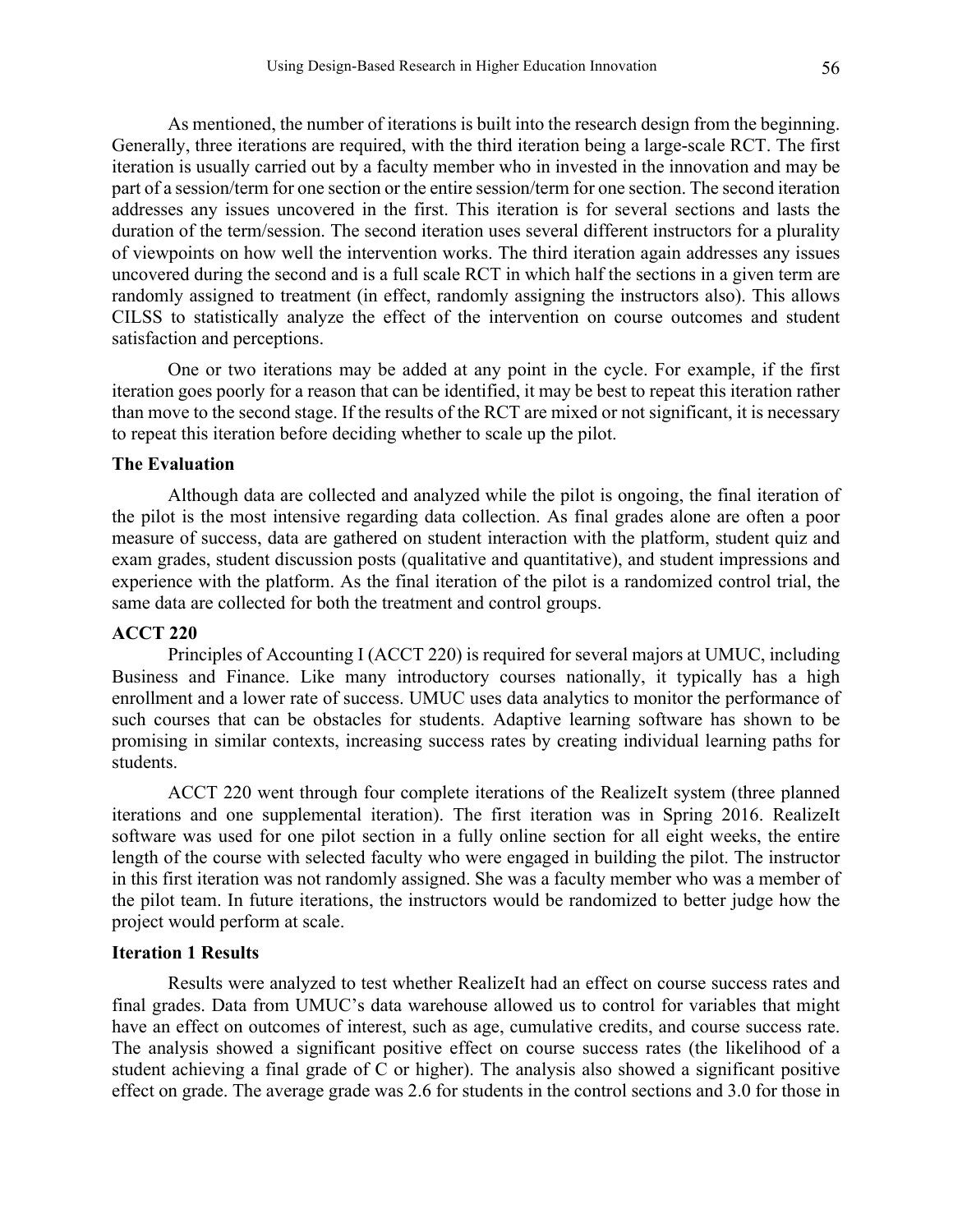the RealizeIt sections. An Ordinal Least Squares (OLS) regression model (which controlled for demographics and student historical academic performance) estimated that being in a RealizeIt section increased final grades by .55 points on average and holding all else equal ( $p=0.02$ ). This means that a student in a control section with a  $C+(2.3)$  would be expected to have a grade of B-(2.7) in a RealizeIt section. Of course, given the small sample size (n=55), these results were promising but not definitive.

Interviews with the instructor and feedback from students indicated a number of areas that could be improved. It was evident with the first iteration of the course that the adaptive treatment sections needed to be recalibrated with the amount of technical support required. We also identified instances in which the RealizeIt system was not appropriately displaying figures or calculations. The time calculated on the nodes was automatically set at 20 minutes per node—feedback from students highlighted this as a point of frustration as the nodes rarely required only 20 minutes. It was evident that we needed to address the technical issues and reset the predicted times in order to set a realistic expectation for students.

# **Iteration 2**

The second iteration of ACCT 220 was in Summer 2016. This time, three pilot sections were used. Again, the sections were fully online, and the RealizeIt system was used for all eight weeks. Sections were randomly chosen and students were given the option to opt out and be enrolled in a traditional online classroom. The three pilot sections and three control sections resulted in a sample size of 169 students, 82 of whom used RealizeIt. Instructors were assigned to teach the sections before the sections were randomized, effectively randomizing the instructors. This controlled for any bias introduced by instructors who may have been more interested in technology or who were more enthusiastic about this approach to teaching.

# **Iteration 2 Results and Adaptations**

Quantitative results from the second iteration were not as encouraging as those from the first iteration. The analysis showed that there was no significant effect of the treatment on course success, controlling for demographic and other student variables  $(p=0.64)$ . There was also no significant effect of the treatment on final grade (p=.90).

Interviews with the instructors and feedback from students once again indicated a number of areas that could be improved. One area of insight was around the faculty. Adaptive learning requires faculty to shift their mindset regarding the ways in which they engage with students in the course. Our findings suggested that we needed to better prepare faculty to communicate the shift that happens in utilizing adaptive technology in tandem with learning analytics. Instructor training became an area of greater focus. As a result, we created a faculty mentor program so that faculty who had used the platform and felt comfortable with the technology could help new instructors, encouraging them to engage with the technology and answering any questions they may have. This allowed us to test our hypothesis that if faculty were better prepared, the student experience would improve.

# **Iteration 3**

The third iteration of ACCT 220 was once again a randomized control trial. This trial involved 15 treatment sections and 16 control sections. The sample size was 797 students, 412 of whom were in RealizeIt sections. In this iteration, all students were asked to complete a baseline survey and an end of semester survey that asked for information not available through the data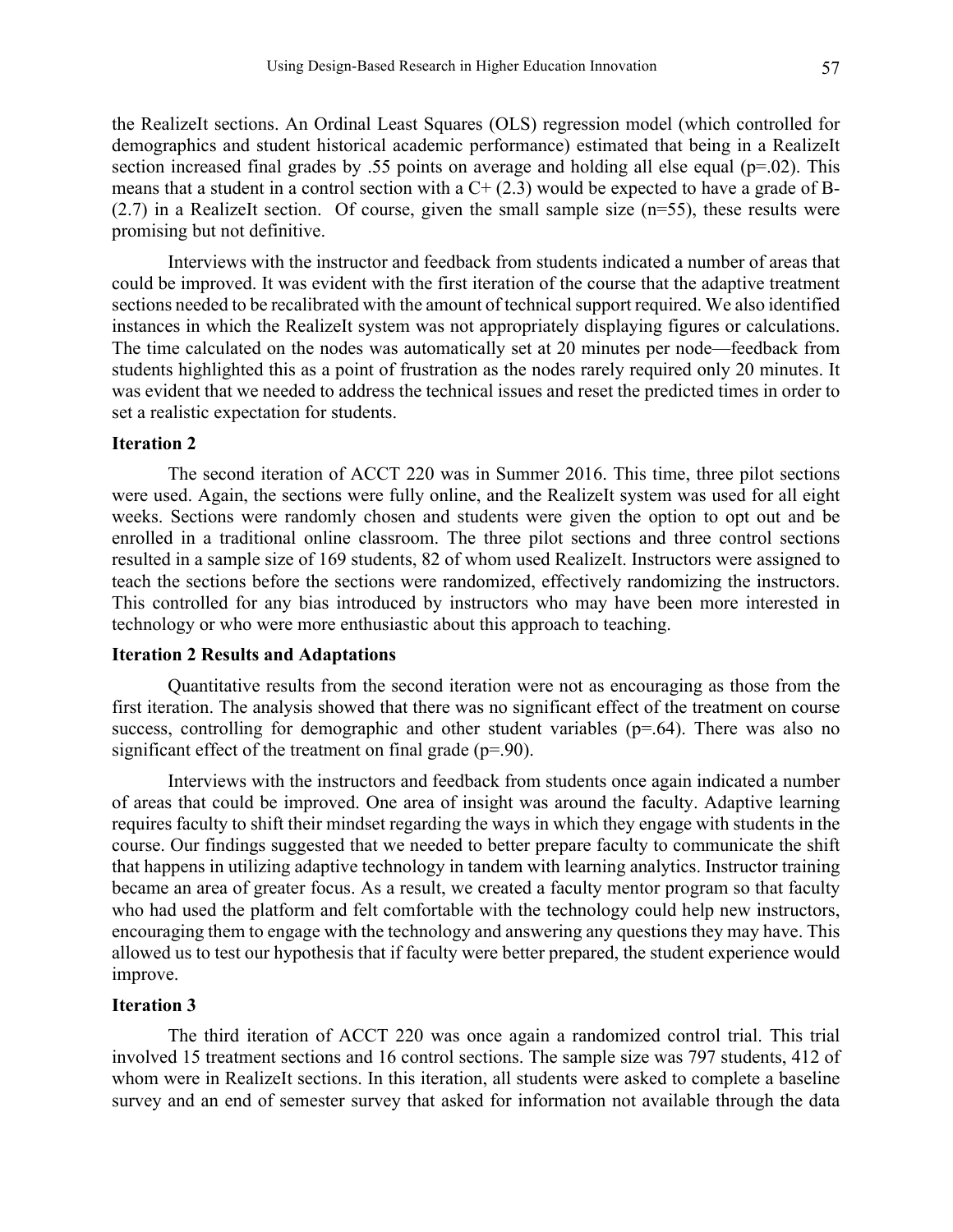warehouse (such as hours of employment, previous use of adaptive software, etc.) and for detailed feedback on perceptions of RealizeIt. User data from the RealizeIt system was also collected for this iteration, allowing us to see at which points in the RealizeIt system students were experiencing difficulty.

### **Iteration 3 Results and Adaptations**

The analysis of the data showed that students in the RealizeIt sections were more likely to successfully complete the course with a final grade of C or higher than those in the control sections, controlling for demographic variables and a measure of how many hours the student works in paid employment (p=.08). That is, the effect of the treatment on course success was positive and significant.

The average grade was 1.8 for students in a control section, and 2.1 for students in a RealizeIt section. An OLS model estimated that the effect of being in a RealizeIt section was an average increase of .24 grade points for students' final grades, holding all else equal (p=.00). This model once again controlled for student demographics and historical academic performance. This result is robust to the addition of the survey variables, such as the student's level of confidence with technology, whether they had previously used adaptive software, and how many hours they work in paid employment.

These results mirror the results of the first iteration (in which only one section used RealizeIt). However, the third iteration has several advantages over the first. The sample size is much larger in this iteration (about 14 times larger). This means that we can be more confident in the results of our statistical analysis. The instructors were assigned to sections before the sections were randomized, effectively randomizing the instructors. And all online sections were part of the pilot and were randomized to treatment or control (each online term has several sessions, which begin at different times). This means that the sections that ran later in the term were as likely to be chosen for RealizeIt as those that ran earlier in the term. This is important, as there may be unmeasured differences between the students who take courses in the first session and those who take classes in the last session.

Beyond the final grades of the students, it was important to determine at what point RealizeIt was having an effect on student learning and to ensure that the aggregation of final grades into grade points was not creating the illusion of significant difference. To this end, we examined the effect of being a member of the treatment group on the constituent parts of the final grade. RealizeIt students had higher grades in all but one of the outcomes examined. However, the results are significant for only three outcomes, as can be seen in Table 1. The gains from Homeworks outweighs the loss seen in Quiz 2 however, as Homeworks (which is a combination of all homework assignments over the term) is worth 20% of the final grade, while Quiz 2 is worth 10% of the final grade.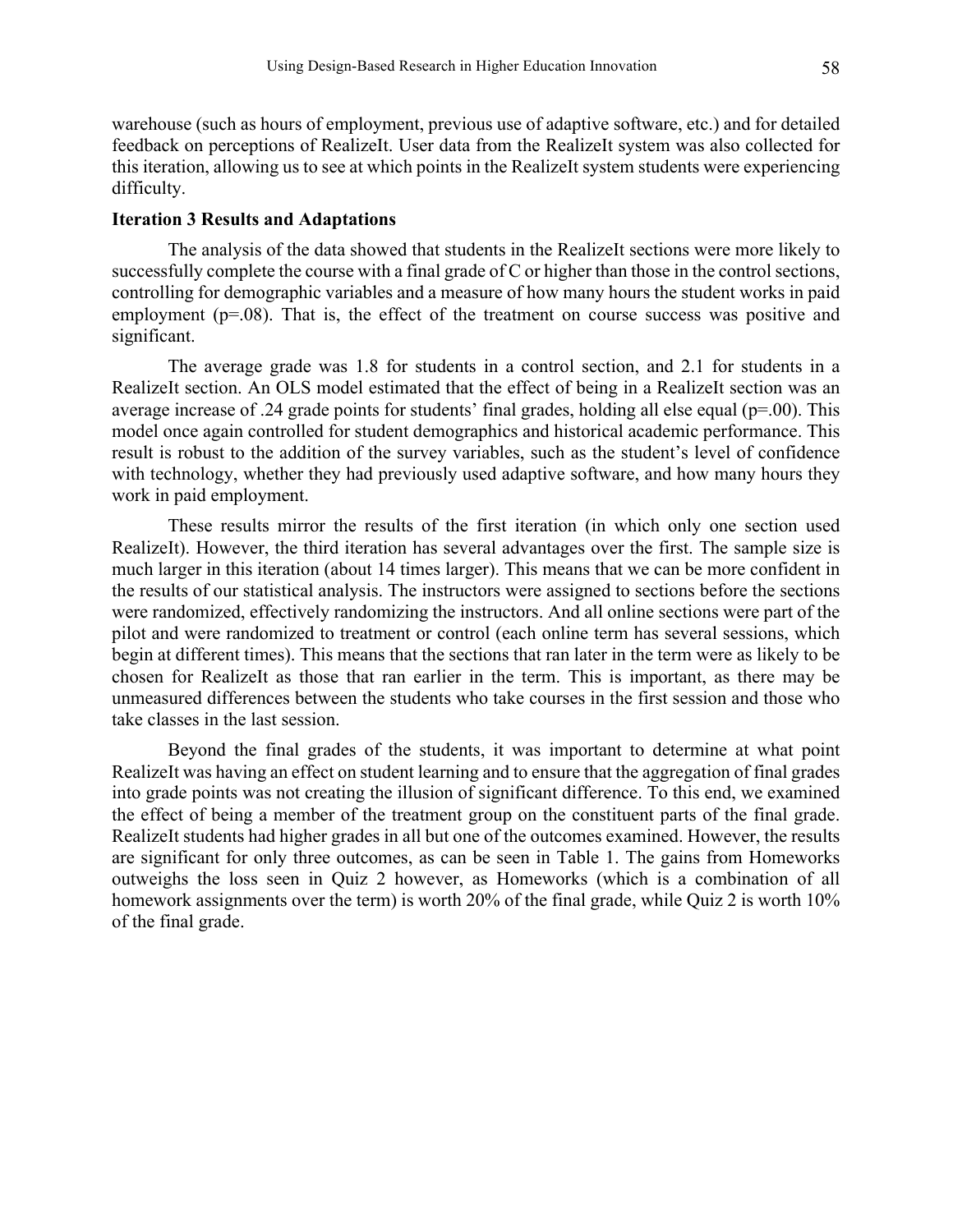|                    |             | RealizeIt<br>Coefficient | P-value |
|--------------------|-------------|--------------------------|---------|
| Dependent Variable | Quiz 1      | 2.24                     | .18     |
|                    |             | (1.67)                   |         |
|                    | Quiz 2      | $-6.92$                  | .000    |
|                    |             | (1.56)                   |         |
|                    | Quiz 3      | .56                      | .75     |
|                    |             | (1.76)                   |         |
|                    | Homeworks   | 4.03                     | .02     |
|                    |             | (1.73)                   |         |
|                    | Final Exam  | .49                      | .81     |
|                    |             | ((2.07)                  |         |
|                    | Final Grade | 3.17                     | .05     |
|                    |             | (1.58)                   |         |
|                    |             |                          |         |

*Table 1.* Fall 2016 Grades. All models are OLS regression and include controls for Age, Gender, Credits Earned, Current Session Workload, Campus, Pell, Cumulative GPA, and whether the student was Active Duty. Final Grade is measured in percentage points, not grade points.

The end of semester surveys also provided data on any difficulties the students had with the course, their impressions of their instructors, and the material covered. Broadly, there were few statistically significant differences between the two groups on these measures. Of course, it is worth noting that the sample size for these end of semester analyses is smaller because of the response rate. Two hundred and one students out of 797 participated in the end of semester survey (25% response rate).

When asked to rate their instructors on responsiveness, students in the control group rated their instructors 4.26 on average, while students in the RealizeIt group rated their instructors 4.42 on average. An OLS model estimated that being in the treatment group meant rating the instructor .3 points higher on the 5-point scale, on average and holding all else equal (p=.04). Students in the treatment section also rated their instructors higher on whether they provided helpful feedback. The average was 4.24 for control sections and 4.35 for RealizeIt sections. An OLS model estimated that being in the RealizeIt section meant rating the instructor .5 points higher, on average and holding all else equal (p=.04).

Students were also asked whether they thought this course was less rigorous, equally rigorous, or more rigorous than other UMUC courses they had taken. Half (50%) indicated that it was more rigorous, and 46% indicated it was equally rigorous. An ordered logistic regression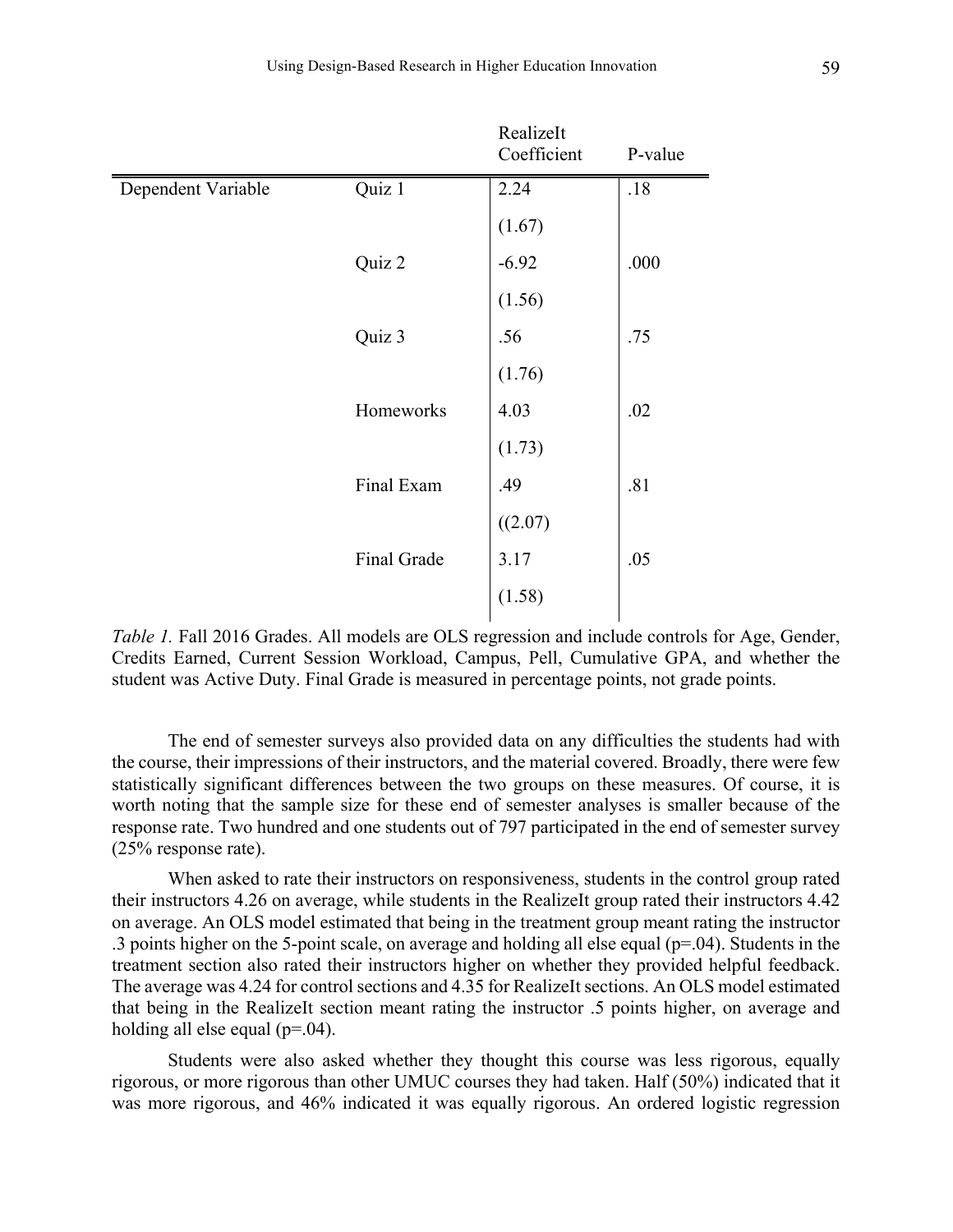controlling for demographic and other variables showed that being in the treatment group had no effect on perceptions of course rigor for this question (p=.20).

In addition to being asked how the course compared to other UMUC courses taken, students were asked how rigorous the course was compared to non-online courses taken in the past. Almost half (47%) indicated that the course was more rigorous than non-online courses they had taken, while 48% indicated it was equally rigorous. An ordered logistic regression controlling for demographic and other variables showed that being in the treatment group had no effect on perceptions of course rigor for this question (p=.49).

The final section of the end of semester survey questionnaire asked students who were in the treatment sections about their impressions of RealizeIt. Students were asked the extent to which they agreed with statements about RealizeIt, using a 5-point Likert scale from 1 = Strongly Agree to  $5 =$  Strongly Disagree. Table 2 presents these results (Fall 2016 columns), which have been reordered here for ease of interpretation, with higher scores being better.

|                                                         | Fall 2016   |      | Spring 2017 |           |      |      |
|---------------------------------------------------------|-------------|------|-------------|-----------|------|------|
|                                                         | $\mathbf N$ | Mean | <b>SD</b>   | ${\bf N}$ | Mean | SD   |
| RealizeIt helped me learn subject better                | 103         | 3.71 | 1.41        | 118       | 3.82 | 1.38 |
| RealizeIt provided feedback to stay on track            | 106         | 3.65 | 1.38        | 118       | 3.74 | 1.36 |
| RealizeIt helped me better learn course material        | 105         | 3.76 | 1.38        | 118       | 3.79 | 1.42 |
| RealizeIt's grading procedure was effective and logical | 105         | 3.32 | 1.46        | 118       | 3.69 | 1.45 |
| RealizeIt benchmarks helped my learning                 | 106         | 3.75 | 1.35        | 117       | 3.87 | 1.38 |
| RealizeIt feedback helped me learn                      | 106         | 3.58 | 1.32        | 118       | 3.75 | 1.42 |
| Effective compared to non-RealizeIt classes             | 105         | 3.60 | 1.33        | 116       | 3.79 | 1.38 |
| RealizeIt assessments effectively measured my learning  | 105         | 3.49 | 1.41        | 118       | 3.79 | 1.37 |
| RealizeIt increased engagement with course content      | 104         | 3.68 | 1.33        | 117       | 3.81 | 1.41 |
| RealizeIt was easy to use                               | 105         | 4.05 | 1.34        | 117       | 3.92 | 1.37 |
| I was well prepared for using RealizeIt                 | 105         | 3.74 | 1.30        | 117       | 3.79 | 1.26 |
| RealizeIt instructions were clear and effective         | 106         | 3.92 | 1.32        | 115       | 3.89 | 1.37 |
| Tech support helped me solve any RealizeIt issues       | 105         | 3.68 | 1.27        | 113       | 3.60 | 1.25 |
| I would take another course using RealizeIt             | 106         | 3.58 | 1.48        | 117       | 3.79 | 1.44 |
| Time spent in RealizeIt was valuable                    | 105         | 3.76 | 1.29        | 117       | 3.86 | 1.34 |

*Table 2.* Students' Impressions of RealizeIt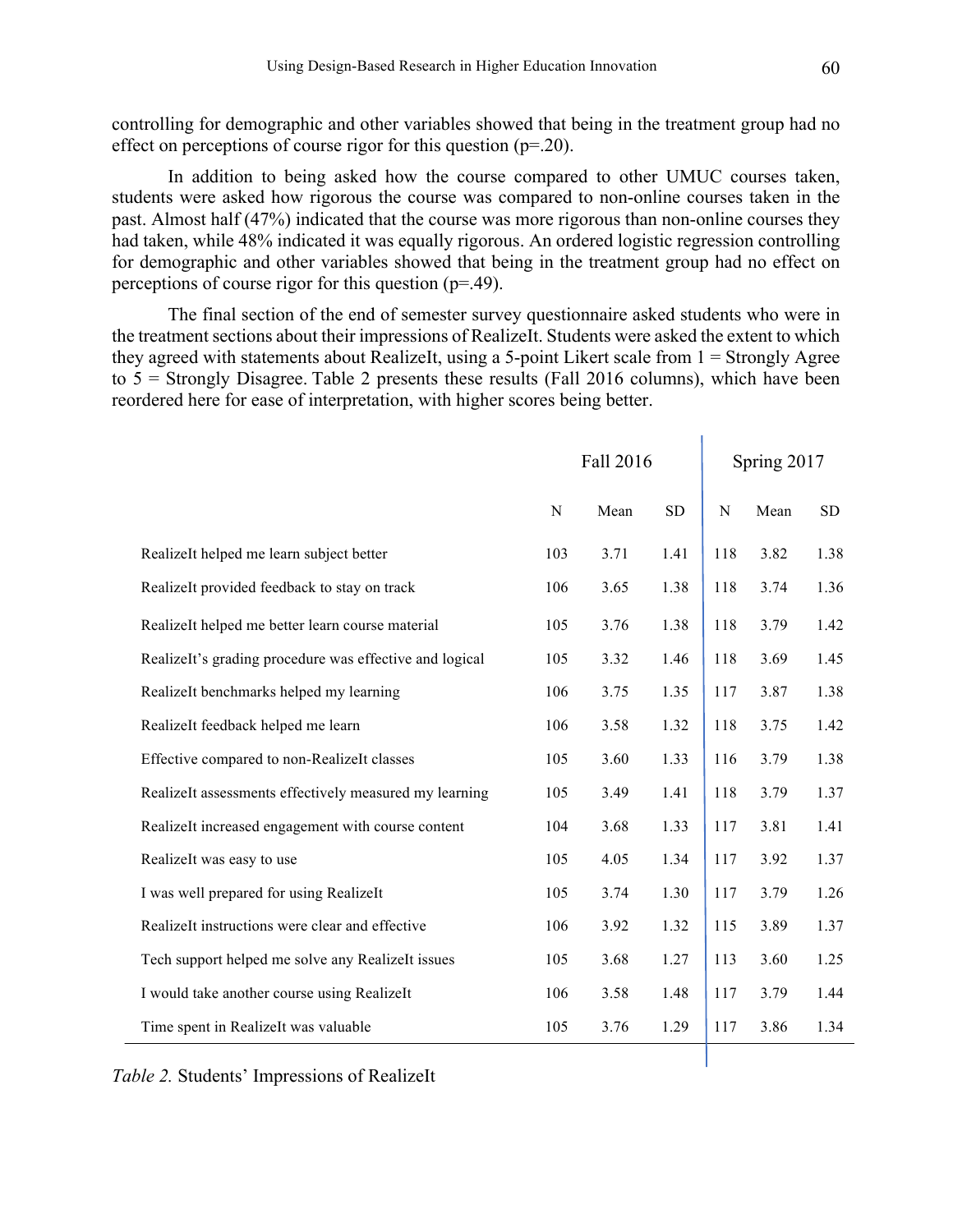As there is no comparison to the control group for these questions, the mean result for each question is reported. However, it is worth noting that the survey instrument used here was based on Dziuban, Moskal, Cassisi, and Fawcett (2016) to allow researchers to compare across institutions. The favorable results here are comparable to those reported by Dziuban et al. (Table 3).

| <b>Item</b>                                           | $\mathbf n$ | X    | <b>SD</b> |
|-------------------------------------------------------|-------------|------|-----------|
| RealizeIt helped me learn the course material         | 241         | 4.02 | 0.92      |
| RealizeIt's assessment exercises were effective       | 235         | 3.82 | 0.78      |
| Difficulty of the "learning path" sequence            | 240         | 3.35 | 0.81      |
| Difficulty of the learning material                   | 241         | 3.24 | 0.78      |
| Difficulty of the questions asked                     | 239         | 2.99 | 0.80      |
| RealizeIt increased my engagement                     | 233         | 3.92 | 0.87      |
| Grading accurately reflected my knowledge             | 229         | 3.81 | 0.86      |
| Ability levels reported by RealizeIt were accurate    | 235         | 3.79 | 0.84      |
| I would take another course using RealizeIt           | 234         | 4.09 | 0.99      |
| RealizeIt system became personalized to me            | 228         | 3.67 | 0.87      |
| I followed recommended "next steps"                   | 239         | 3.51 | 1.11      |
| Time spent in RealizeIt                               | 229         | 3.31 | 1.15      |
| RealizeIt was easy for me to use                      | 234         | 4.24 | 0.77      |
| The instructions in RealizeIt were clear              | 241         | 4.12 | 0.80      |
| "Learning Path" was easy to use                       | 184         | 4.01 | 1.00      |
| "Guidance panel" was easy to use                      | 211         | 3.91 | 0.89      |
| RealizeIt provided me with the necessary feedback 237 |             | 3.86 | 0.78      |
| "Guidance panel" was helpful                          | 182         | 3.81 | 0.67      |

Table 3. Dzubian et al.'s (2016) Study of RealizeIt Effectiveness at University of Central Florida: Student Reactions to Survey Items. Differing n's represent missing data.

Students were also asked about the pace of RealizeIt, whether they ever ignored RealizeIt's suggestions for completing content, and how much time they spent in RealizeIt relative to nonadaptive learning courses. The majority of students (67%) indicated that the pace of RealizeIt was just right, while 19% indicated it was somewhat fast. Forty-three percent indicated that they rarely or very rarely ignored RealizeIt's suggestions for completing content, while 18% indicated they did so often or somewhat often. Fifty-three percent indicated they spent more time or much more time in RealizeIt than non-adaptive courses, and 34% indicated they spent the same amount of time as in non-adaptive courses. Again, the sample size for these responses is quite small, and so results should be interpreted cautiously.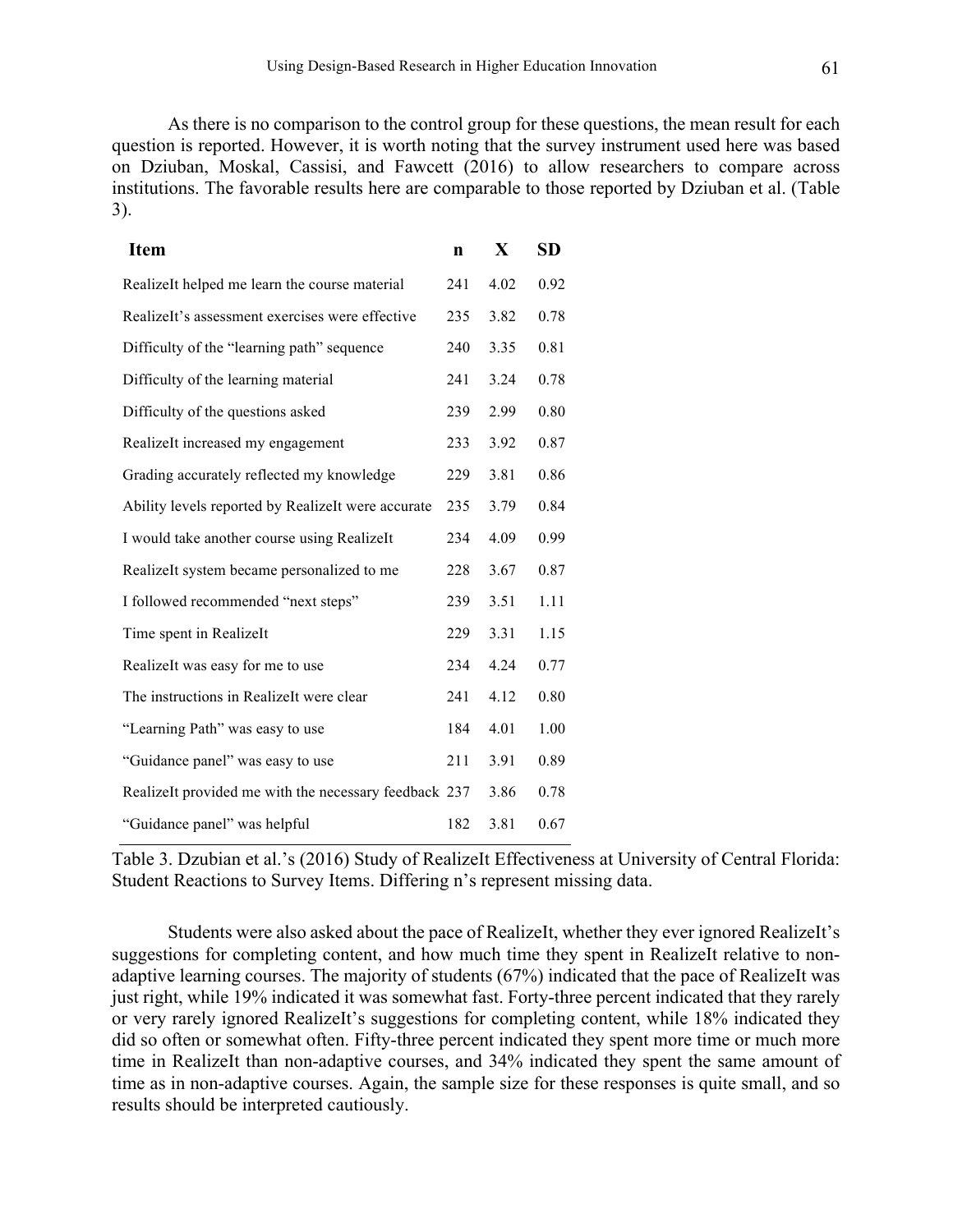Finally, the end of semester survey allowed students to give qualitative responses to questions regarding technical issues and what could be improved with the system. These data points were analyzed and used to make recommendations to instructional designers at the institution designers, as well as to the vendor engineers.

These qualitative data were combined with the RealizeIt usage data to identify the points at which students had difficulty or were dropping out of the system. The data showed several questions that were queried by students at high rates. These questions were investigated by the designers and rephrased to ensure clarity. The data also showed several objectives that a high number of students began but did not finish the objective. Designers used this information to revisit problematic objectives to determine if the material was unclear or not well aligned with the learning objective. These improvements aim to enhance the usability of any aspects of the design that are less than optimal.

#### **Iteration 4**

Although CILSS had reached the end of the proposed cycle of iterations at the third iteration, university administration requested one more iteration to gather additional data and determine whether the pilot was suitable for upscaling. The same data points were gathered for this iteration as for the third iteration and results were similar. The sample size for Spring 2017 was 29 sections (14 RealizeIt sections and 15 control sections), which amounted to 808 students, 413 of whom used RealizeIt. Once again, RealizeIt students were more likely to successfully complete the course  $(p=01)$ . There was also a significant effect on final grade. RealizeIt students completed with a final grade that was .32 points higher than non-RealizeIt students, on average (p=.00). The average grade was 2.22 for students in the control sections and 2.48 for students in the RealizeIt sections.

Table 4 shows that, for Spring 2017, RealizeIt students also had significantly higher results in Quiz 1 (6.5 points), Quiz 3 (3.4 points), Homeworks (5.7 points), and in the Final Grade (5.1 points). Unlike Fall 2016, there were no measures for which RealizeIt students received lower grades.

|                    |             | RealizeIt<br>Coefficient | P-value |
|--------------------|-------------|--------------------------|---------|
| Dependent Variable | Quiz 1      | 6.52                     | .00     |
|                    |             | (1.36)                   |         |
|                    | Quiz 2      | .15                      | .91     |
|                    |             | (1.28)                   |         |
|                    | Quiz 3      | 3.42                     | .01     |
|                    |             | (1.33)                   |         |
|                    | Homeworks   | 5.74                     | .00     |
|                    |             | (1.55)                   |         |
|                    | Final Exam  | 1.50                     | .41     |
|                    |             | (1.81)                   |         |
|                    | Final Grade | 5.10                     | .00     |
|                    |             | (1.31)                   |         |
|                    |             |                          |         |

*Table 4.* Spring 2017 Grades. Final Grade is measured in percentage points, not grade points.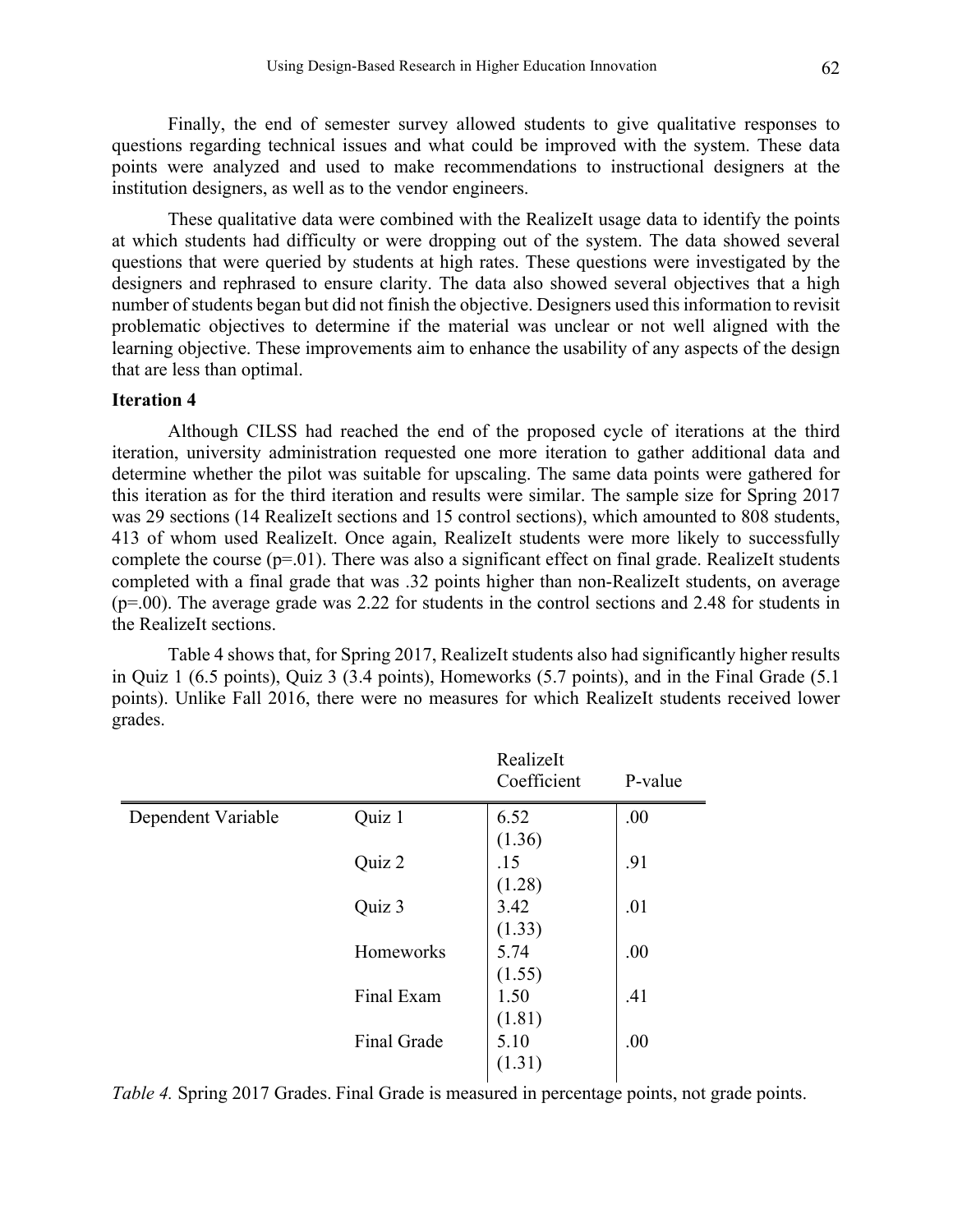As with Fall 2016, there were few differences between the two groups on measures of any difficulties the students had with the course, their impressions of their instructors, and the material covered. Once again, students in the treatment group rated their instructors .3 points higher on responsiveness, on the 5-point scale, on average and holding all else equal (p=.00). RealizeIt students also rated instructors .4 points higher on responsiveness (p=.00), .35 points higher on course knowledge ( $p=0.00$ ), .4 points higher on maintaining accurate course records ( $p=0.00$ ), and .3 points higher on the quality of their grading (p=.01), on average and holding all else equal.

Descriptive statistics for students' impressions of the RealizeIt system and its effectiveness and usefulness were also strikingly similar to the results from the third iteration (See Table 2: Spring 2017 columns) (and once again similar to results reported in Dziuban et al. [2016]—Table 3).

# **Results and Lessons Learned from RealizeIt Pilot**

The researchers have presented the approach to DBR taken by CILSS at UMUC and the results of a project that illustrates this approach. Like the RealizeIt pilot discussed, the DBR approach itself is also subject to continual improvement. The approach detailed here allowed us to learn about issues related to technical problems, faculty training, and design. These problems were then tackled for subsequent iterations in order to improve the intervention and retest. However, the DBR approach itself can also be improved. More formalized focus groups would have been an asset in the initial iterations. Focus groups would have allowed for more qualitative data on student perceptions and could have potentially pinpointed problem areas sooner.

Students were randomly assigned to either treatment or control sections. Once students were assigned, they were given the option to opt out of the pilot. This approach sought to overcome problems of selection bias, as students who are more interested or motivated are likely to be the ones who sign up for a pilot study (Campbell & Stanley, 1971). However, as the section chosen for RealizeIt was the first online section, and therefore the first section to fill, it is possible that the students who were enrolled were also students who were somewhat more motivated or organized than the average student and are therefore not representative of the population. Nonetheless, as this was the first iteration and focused on design issues and technical problems, this does not pose a problem for our research design. The two sections (one treatment and one control) resulted in a sample size of 55 students, 26 of whom used RealizeIt.

While CILSS had not planned the final iteration involving the hybrid sections, this was added during the third iteration. The reason for this was the positive feedback that instructors were getting from students and the desire on the part of the university administration to gather more data to better determine whether the pilot should be scaled up. As discussed in the literature review section, this ability to add iterations to a research design is both a blessing and a curse. On one hand, it allows for flexibility in the research design. On the other hand, it means that an evaluation can continue indefinitely, with invested researchers always needing one more iteration. We do not believe that to be the case here. Once the current iteration is completed, further iterations will only be carried out at the behest of university administrators should they feel that more data are needed to make a decision to scale up the pilot.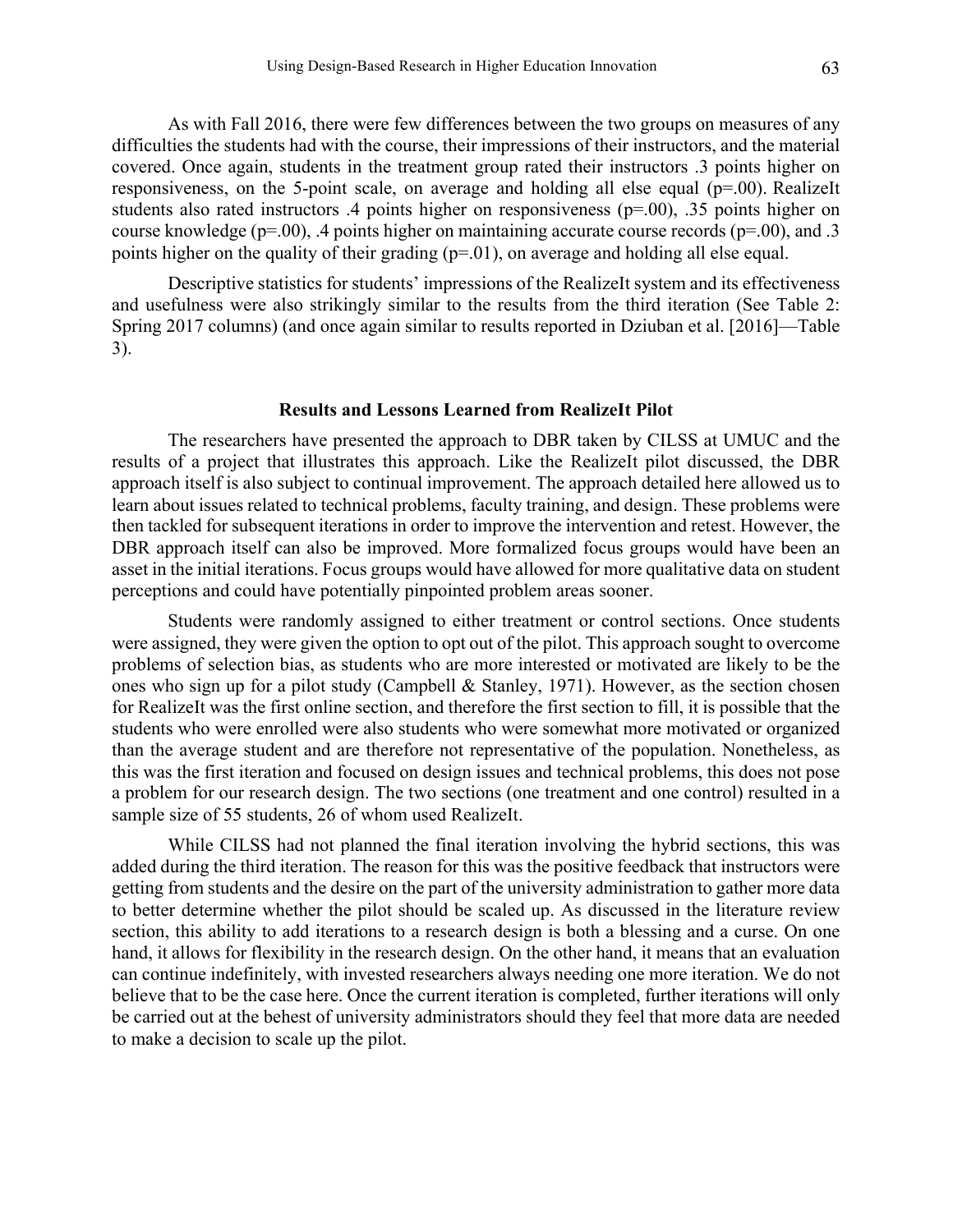#### **Discussion**

There is a growing demand in the field of education for providing educational technology evaluations that are systematic and measure the efficacy of educational technology solutions. In their review of the DBR literature, Anderson and Shattuck (2012) found that 68% of the interventions involved online and mobile technologies. However, the majority of studies focused on K-12 student populations rather than the higher education sector. This revealed the current gap in DBR research studies focused on the iterative design and implementation educational technology interventions in the higher education sector. The approach using DBR provides researchers the opportunity to utilize a collaborative framework with practitioners at all levels in the field. The intent of this paper is to provide some additional insights of using DBR as a framework to move to platforms that are adaptive in nature. The RealizeIt platform afforded us with the opportunity to advance self-directed learning consistent with andragogically-informed design and to improve student outcomes. Our use of DBR in this scenario is consistent with previously recommended and applied uses of DBR to address the question of how education should leverage technology to address complex open problems and the related questions around learning, teaching, and assessment (Bannan, 2013; Kelly, 2013). Further, our use of iterative design and evaluation cycles enabled us to surface important methodological issues associated with studying learning in what Kelly (2013) described as a "complex and nested learning environment" (p. 140) within the cyberinfrastructure. Experience that includes mistakes can provide the basis for rich learning. For the first time, we had comprehensive and robust data to measure the learning occurring in the online environment.

While this study allowed the use of a mixed method approach, we know that future studies are required. Consistent with current thinking on DBR, assessment targets surface during the unfolding design and implementation cycles, for which appropriate measures must be developed. Likewise, the validity and reliability of those measures must be actively considered throughout the project (Kelly, 2013) so that the evidentiary methods and claims are properly aligned to subsequent iterations and implementations of design prototypes. Here, in this evaluation, we took the lens and philosophy of a qualitative researcher and, in that sense, knowing what students believe matters. If a student believes s/he learned, it is likely that the student's next action will be based on that belief, for example, signing up for an additional class. However, student self-reports only create one narrow view of the evaluation of this new learning paradigm. Upon completion of this study, longitudinal impacts of students and their academic careers should be observed as a result of their participation in adaptive learning in core foundational courses for their major.

In hindsight, the evaluation also was challenging, given the rapid pace of the cycle of semesters and gathering the data. It should be noted that although there were opportunities in the course cycle to improve the course, it was not consistently possible to make improvement on the very next rollout of the course, given the overlap of the course sessions. Consistent with Bannan's (2013) Integrative Learning Design Framework, we plan to include additional targeted focus groups, observation/modeling, and interviews at the end of the final iteration cycle to validate that we accurately identified all levels of feedback about the innovation pilot prior to making recommendations about a full-scale implementation. While randomized control trial was used to test the final product that had been developed through earlier iterations, this provides a culminating evaluation of the whole cycle, giving us a holistic view and harnessing the power of the DBR approach.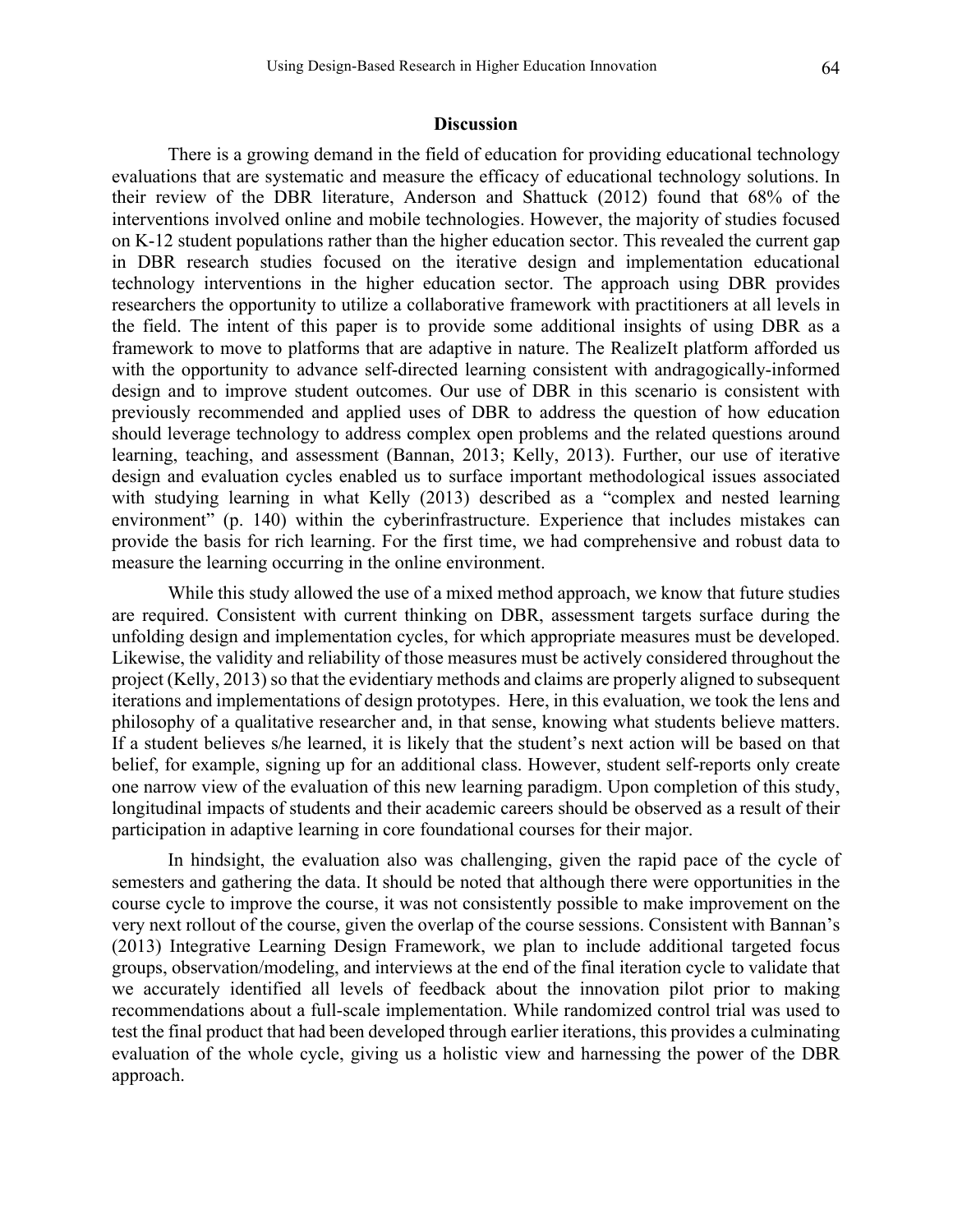## **References**

- Anderson, T., & Shattuck, J. (2012). Design-based research a decade of progress in education research? *Educational Researcher, 41*(1), 16–25. Retrieved from http://dx.doi.org/10.3102/0013189X11428813
- Bannan, B. (2013) The Integrative Learning Design Framework: An illustrated example from the domain of instructional technology. In T. Plomp & N. Nieveen (Eds.), *Educational design research - Part A: An introduction* (pp. 114–133). Enschede, The Netherlands: Netherlands Institute for Curriculum Development. Retrieved from http://international.slo.nl/publications/edr/
- Blondy, L. C. (2007). Evaluation and application of andragogical assumptions to the adult online learning environment. *Journal of Interactive Online Learning*, *6*(2), 116-130. Retrieved from http://www.ncolr.org/jiol/issues/pdf/6.2.3.pdf
- Brunswik, E. (1956). *Perception and the representative design of psychological experiments*  (2nd ed.). Berkeley, CA: University of California Press.
- Campbell, D. T., & Stanley, J. C. (1971). *Experimental and quasi-exprimental designs for research* (Vol. 4). Rand McNally.
- Cercone, K. (2008). Characteristics of adult learners with implications for online learning design. *AACE Journal*, *16*(2), 137-159. Retrieved from https://www.editlib.org/index.cfm/files/paper\_24286.pdf?fuseaction=Reader.DownloadF ullText&%3Bpaper\_id=24286&origin=publication\_detail
- Dede, C. (2004). If design-based research is the answer, what is the question? A commentary on Collins, Joseph, and Bielaczyc; diSessa and Cobb; and Fishman, Marx, Blumenthal, Krajcik, and Soloway in the JLS special issue on design-based research. *The Journal of the Learning Sciences*, *13*(1), 105–114. Retrieved from http://dx.doi.org/10.1207/s15327809jls1301\_5
- The Design-Based Research Collective. (2003). Design-based research: An emerging paradigm for educational inquiry. *Educational Researcher*, *32*(1), 5-8. Retrieved from http://www.jstor.org/stable/3699927
- Duffy, T. M., & Kirkley, J. R. (2004). Learning theory and pedagogy applied in distance learning: The case of Cardean University. In T. M. Duffy & J. R. Kirkley (Eds.), *Learner-Centered Theory and Practice in Distance Education: Cases from Higher Education* (pp. 107-141). New York, NY: Routledge.
- Dziuban, C., Moskal, P., Cassisi, J., & Fawcett, A. (2016). Adaptive learning in psychology: Wayfinding in the digital age. *Online Learning*, *20*(3). Retrieved from https://olj.onlinelearningconsortium.org/index.php/olj/article/view/972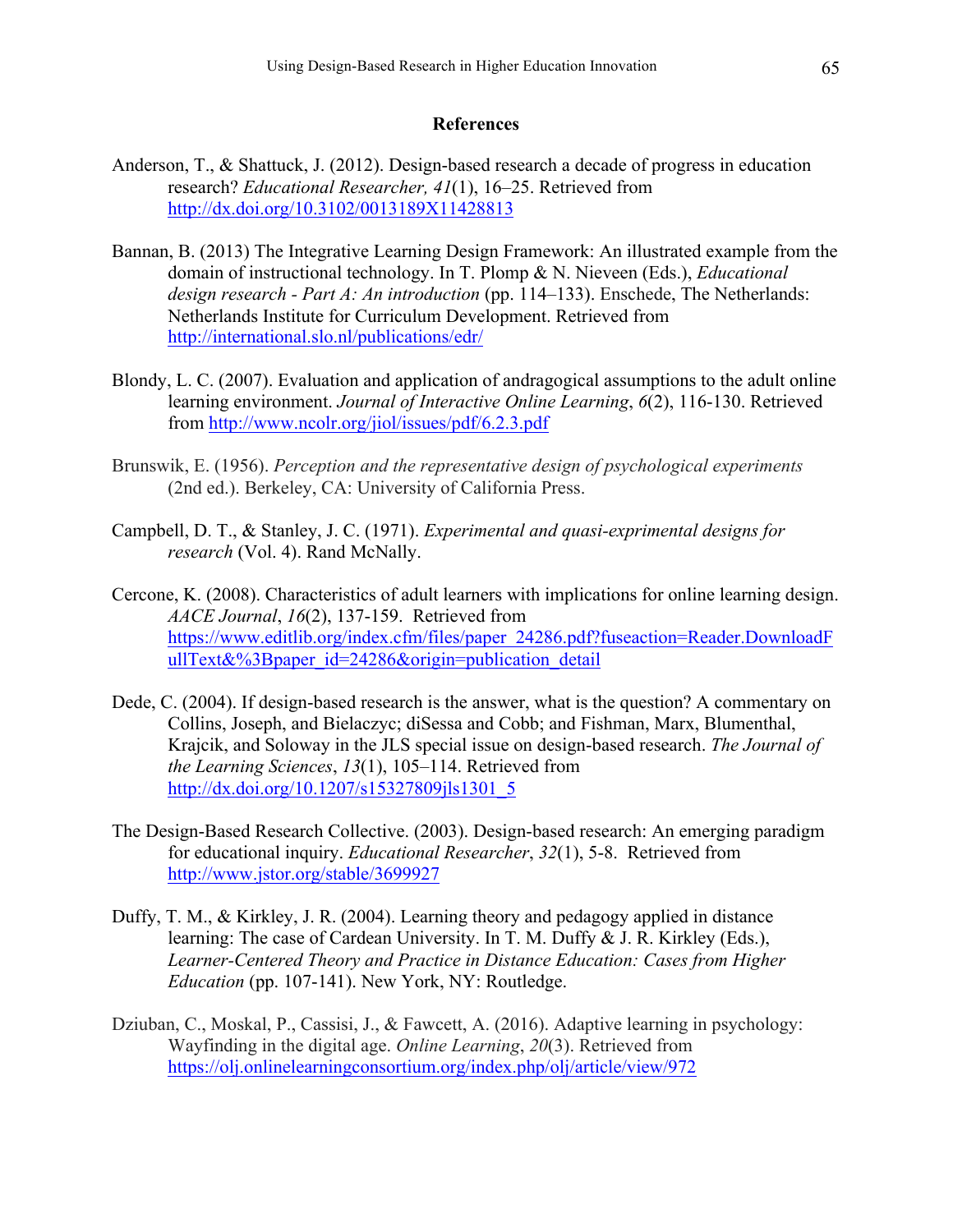- Easterday, M., Rees Lewis, D., & Gerber, E. (2014). Design-based research process: Problems, phases, and applications. In Proc. of International Conference of Learning Sciences (Vol. 14). Retrieved from http://egerber.mech.northwestern.edu/wpcontent/uploads/2014/10/DesignResearch\_Methodology\_ICLS\_2014.pdf
- Fishman, B. J., Penuel, W. R., Allen, A.-R., Cheng, B. H., & Sabelli, N. (2013). Design-based implementation research: An emerging model for transforming the relationship of research and practice. *Yearbook of the National Society for the Study of Education, 112*(2), 136-156. Retrieved from https://www.sri.com/sites/default/files/publications/fishman\_penuel\_allen\_cheng\_sabelli \_2013.pdf
- Holton, E. F., Swanson, R. A., & Naquin, S. S. (2001). Andragogy in practice: Clarifying the andragogical model of adult learning. *Performance Improvement Quarterly*, *14*(1), 118- 143. Retrieved from http://dx.doi.org/10.1111/j.1937-8327.2001.tb00204.x
- Kelly, A. E. (2013). When is design research appropriate? In T. Plomp & N. Nieveen (Eds.), *Educational design research - Part A: An introduction* (pp. 134-151). Enschede, The Netherlands: Netherlands Institute for Curriculum Development. Retrieved from http://international.slo.nl/publications/edr/
- Knowles, M. (1973). The adult learner: A neglected species. Houston, TX: Gulf. Retrieved from http://files.eric.ed.gov/fulltext/ED084368.pdf
- Knowles, M. (1984). *Andragogy in action*. San Francisco, CA: Jossey-Bass.
- Knowles, M. (1996). *Andragogy: an emerging technology for adult learning*. London: Routledge. Retrieved from https://www.nationalcollege.org.uk/cm-andragogy.pdf
- Knowles, M. S., Holton, E. F., III, & Swanson, R. A. (2014). *The adult learner: The definitive classic in adult education and human resource development*. New York, NY: Routledge.
- Lewis, C. (2015). What is improvement science? Do we need it in education? *Educational Researcher, 44*(1), 54–61. Retrieved from http://dx.doi.org/10.3102/0013189X15570388
- McAuliffe, M., Hargreaves, D., Winter, A., & Chadwick, G. (2009). Does pedagogy still rule?. *Australasian Journal of Engineering Education*, *15*(1), 13-18. Retrieved from http://www.tandfonline.com/doi/abs/10.1080/22054952.2009.11464018
- McKenney, S., & Reeves, T. C. (2014). Educational design research. In J. M. Spector, M.D. Merrill, J. Elen, & M. J. Bishop (Eds.), *Handbook of research on educational communications and technology* (pp. 131–140). New York, NY: Springer. Retrieved from http://dx.doi.org/10.1007/978-1-4614-3185-5\_11